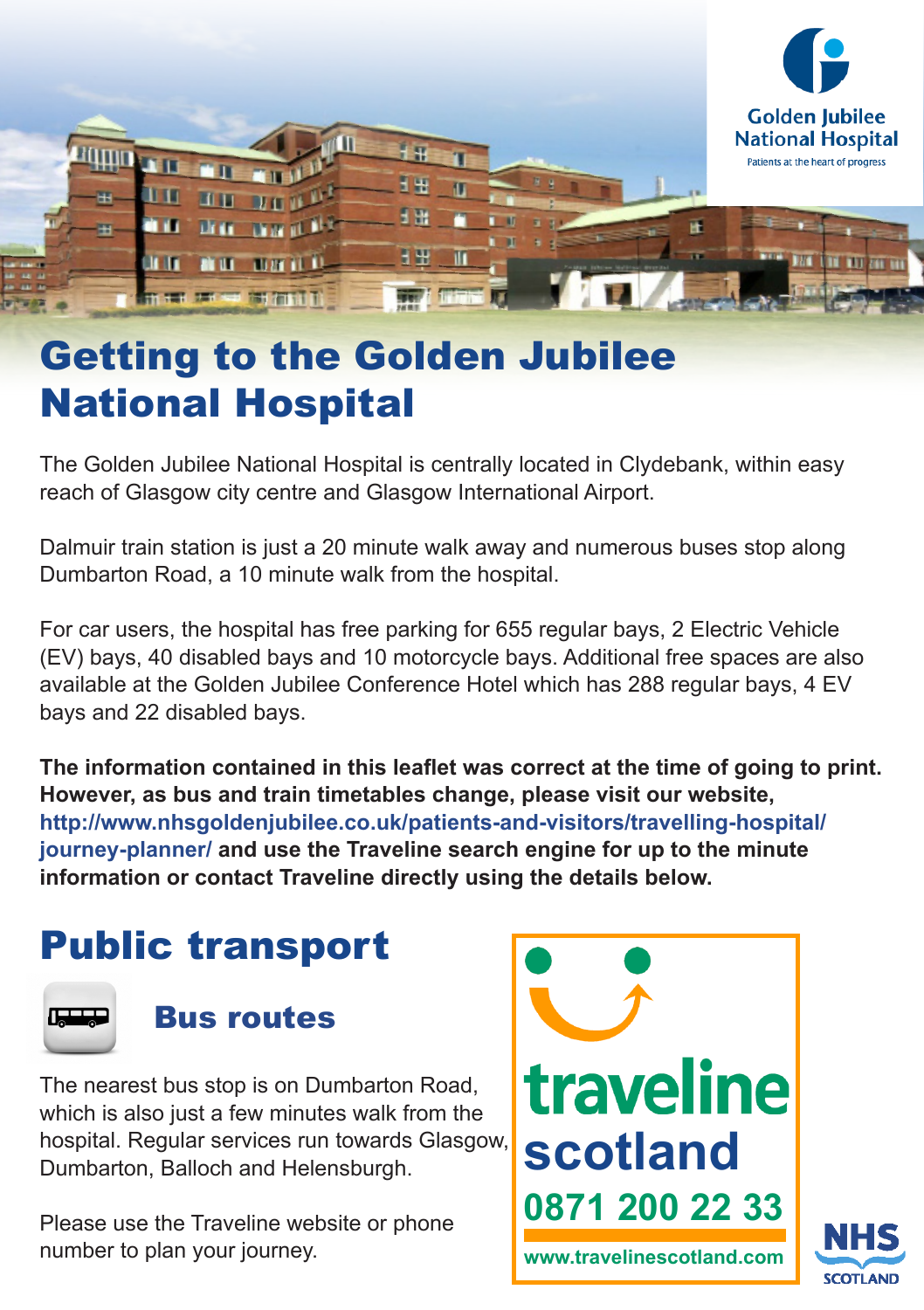

#### By rail

The Golden Jubilee National Hospital is situated approximately 20 minutes walk from Dalmuir train station (see location map).

Frequent services run direct to Dalmuir from:

- Helensburgh and Balloch:
- • Glasgow Central and Glasgow Queen Street;
- • Edinburgh Waverley, Airdrie and Springburn; and
- • Larkhall, Lanark and Motherwell.



# By plane

Glasgow International Airport is situated at Junction 28a, M8 to the west of Glasgow. The Golden Jubilee National Hospital is an approximate 15 minute drive from the airport.



## By car

To help you find us easier, our address is now: Golden Jubilee National Hospital, Agamemnon Street, Clydebank. Set your satelite navigation system to postcode G81 4DY.

#### **From North and North East**

- • Coming down from Dundee/Perth/Stirling on the M80.
- • Follow signs for Glasgow.
- Merge onto M8.
- • Leave the M8 at junction 19, Clydebank/SECC A814.
- • Follow the A814 (Dumbarton Road) to Clydebank for approximately 15-20 minutes.
- Turn left into Agamemnon Street.
- • At the mini roundabout, turn right into hospital.

#### **From South**

- • From the A74 take the M74 then the M8 Westbound (Glasgow Airport and Greenock).
- • Leave the M8 at Junction 30 go over the Erskine Bridge (M898).
- • Follow the signs for Glasgow (right hand lane), do not join the A82 but remain in the left hand lane which runs alongside the A82, heading for Clydebank A814. Remain on the slip road that crosses over the A82, continue for approximately half a mile.
- At the bottom of the road, turn left at the traffic lights onto Dumbarton Road.
- • Continue along Dumbarton Road for approximately half a mile (passing through major set of traffic lights).
- • At next set of lights, turn right into Agamemnon Street.
- At the mini roundabout, turn right into the hospital.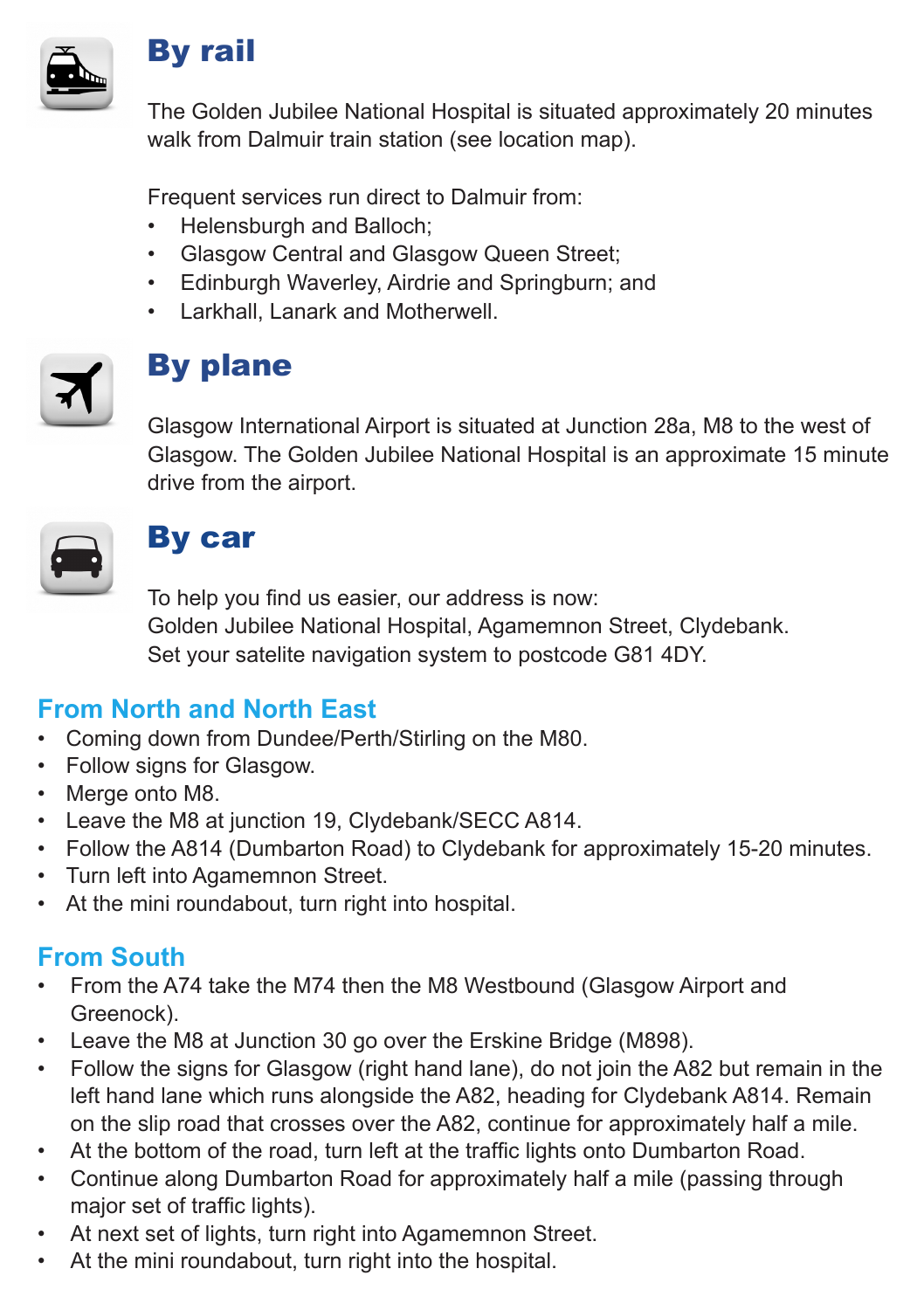#### **From East**

- • Coming from Edinburgh follow the M8 to Glasgow.
- • Leave the M8 at Junction 19, Clydebank/SECC A814.
- • Follow the A814/Dumbarton Road to Clydebank for approximately 15-20 minutes.
- • Turn left into Agamemnon Street.
- • At the mini roundabout turn right into the hospital.

# **From Ayrshire**

- • Coming from Ayr/Stranraer/Kilmarnock on the M77.
- • Take the M77 all the way onto the M8.
- • As you enter the M8 move over to the left, as you want to take the first exit (Kinning Park).
- When you exit stay in the right hand lane and come under the motorway and back up onto the M8 Westbound (Glasgow Aiport and Greenock).
- Follow the M8 motorway until Junction 30, where you will exit and go over the (M898) Erskine Bridge.
- • Follow the signs for Glasgow (right hand lane), do not join the A82 but remain in the left hand lane which runs alongside the A82, heading for Clydebank A814. Remain on the slip road that crosses over the A82, continue for approximately half a mile.
- • At the bottom of the road turn left on to Dumbarton Road.
- • Continue along Dumbarton Road for approximately half a mile (passing through a major set of traffic lights).
- • At next set of traffic lights turn right into Agamemnon Street.
- • At the mini roundabout, turn right into the hospital.

# **From Renfrewshire / Inverclyde**

- • Exit M8 at Junction 30 and go over the Erskine Bridge (M898).
- • Follow the signs for Glasgow (right hand lane), do not join the A82 but remain in the left hand lane which runs alongside the A82, heading for Clydebank A814. Remain on the slip road that crosses over the A82, continue for approximately half a mile.
- At the bottom of the road turn left onto Dumbarton Road.
- • Continue along Dumbarton Road for approximately half a mile (passing through major set of traffic lights).
- At the next set of traffic lights turn right into Agamemnon Street.
- • At the mini roundabout, turn right into the hospital.

# **From North-West**

- • Head towards Glasgow via A82 through Dumbarton.
- At Dunglass Roundabout take the second exit A814 Bowling and Old Kilpatrick.
- • Continue east until small roundabout, take the second exit to Clydebank (dual carriageway).
- • Continue straight along Dumbarton Road (through two sets of traffic lights) for approximately one mile.
- • Turn right into Agamemnon Street.
- At the mini roundabout turn right into the hospital.